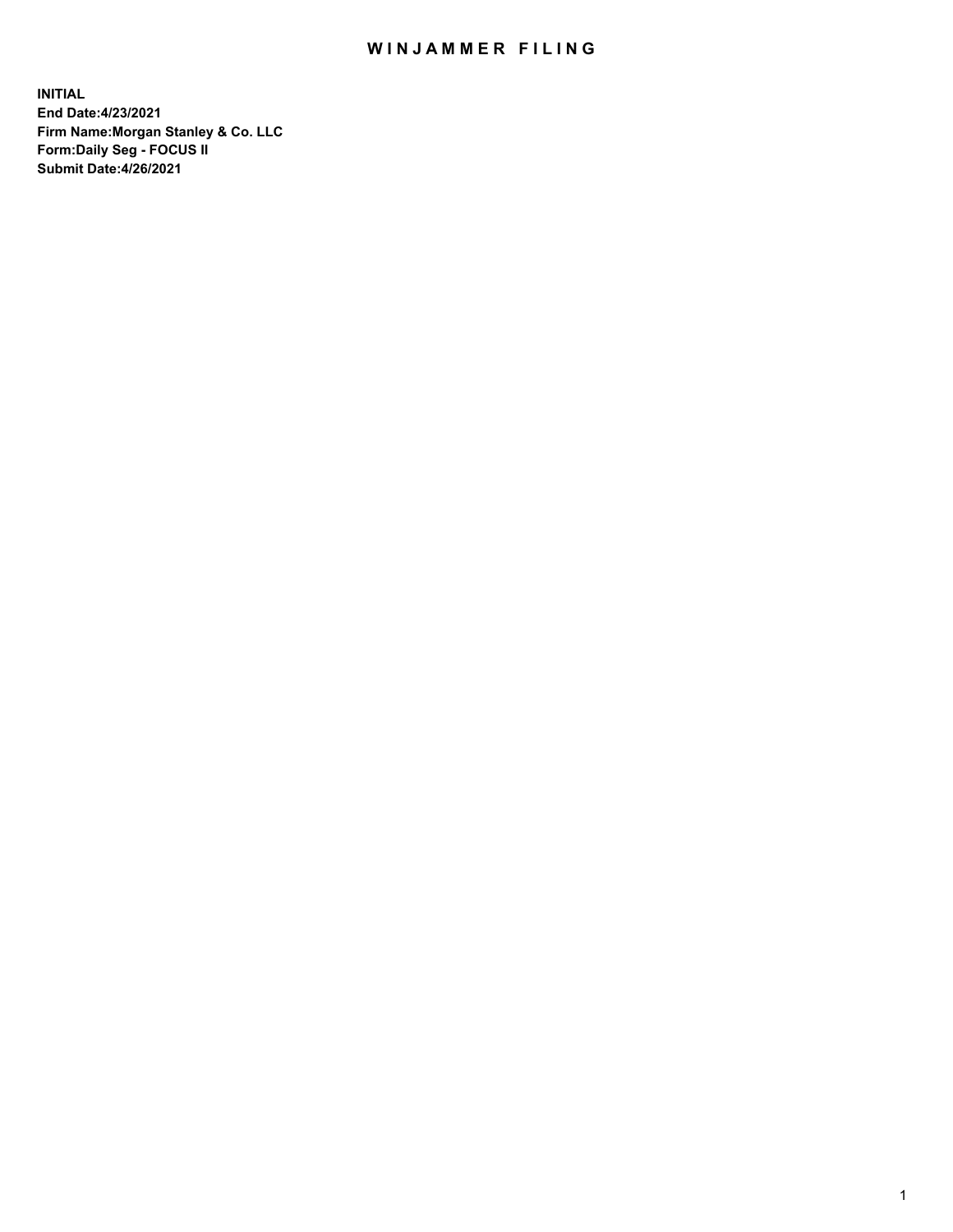**INITIAL End Date:4/23/2021 Firm Name:Morgan Stanley & Co. LLC Form:Daily Seg - FOCUS II Submit Date:4/26/2021 Daily Segregation - Cover Page**

| Name of Company                                                                                                                                                                                                                                                                                                                | <b>Morgan Stanley &amp; Co. LLC</b>                         |
|--------------------------------------------------------------------------------------------------------------------------------------------------------------------------------------------------------------------------------------------------------------------------------------------------------------------------------|-------------------------------------------------------------|
| <b>Contact Name</b>                                                                                                                                                                                                                                                                                                            | <b>Ikram Shah</b>                                           |
| <b>Contact Phone Number</b>                                                                                                                                                                                                                                                                                                    | 212-276-0963                                                |
| <b>Contact Email Address</b>                                                                                                                                                                                                                                                                                                   | Ikram.shah@morganstanley.com                                |
| FCM's Customer Segregated Funds Residual Interest Target (choose one):<br>a. Minimum dollar amount: ; or<br>b. Minimum percentage of customer segregated funds required:%; or<br>c. Dollar amount range between: and; or<br>d. Percentage range of customer segregated funds required between:% and%.                          | 235,000,000<br><u>0</u><br>0 <sub>0</sub><br>0 <sub>0</sub> |
| FCM's Customer Secured Amount Funds Residual Interest Target (choose one):<br>a. Minimum dollar amount: ; or<br>b. Minimum percentage of customer secured funds required:% ; or<br>c. Dollar amount range between: and; or<br>d. Percentage range of customer secured funds required between:% and%.                           | 140,000,000<br><u>0</u><br>0 <sub>0</sub><br>0 <sub>0</sub> |
| FCM's Cleared Swaps Customer Collateral Residual Interest Target (choose one):<br>a. Minimum dollar amount: ; or<br>b. Minimum percentage of cleared swaps customer collateral required:% ; or<br>c. Dollar amount range between: and; or<br>d. Percentage range of cleared swaps customer collateral required between:% and%. | 92,000,000<br><u>0</u><br><u>00</u><br>0 <sub>0</sub>       |

Attach supporting documents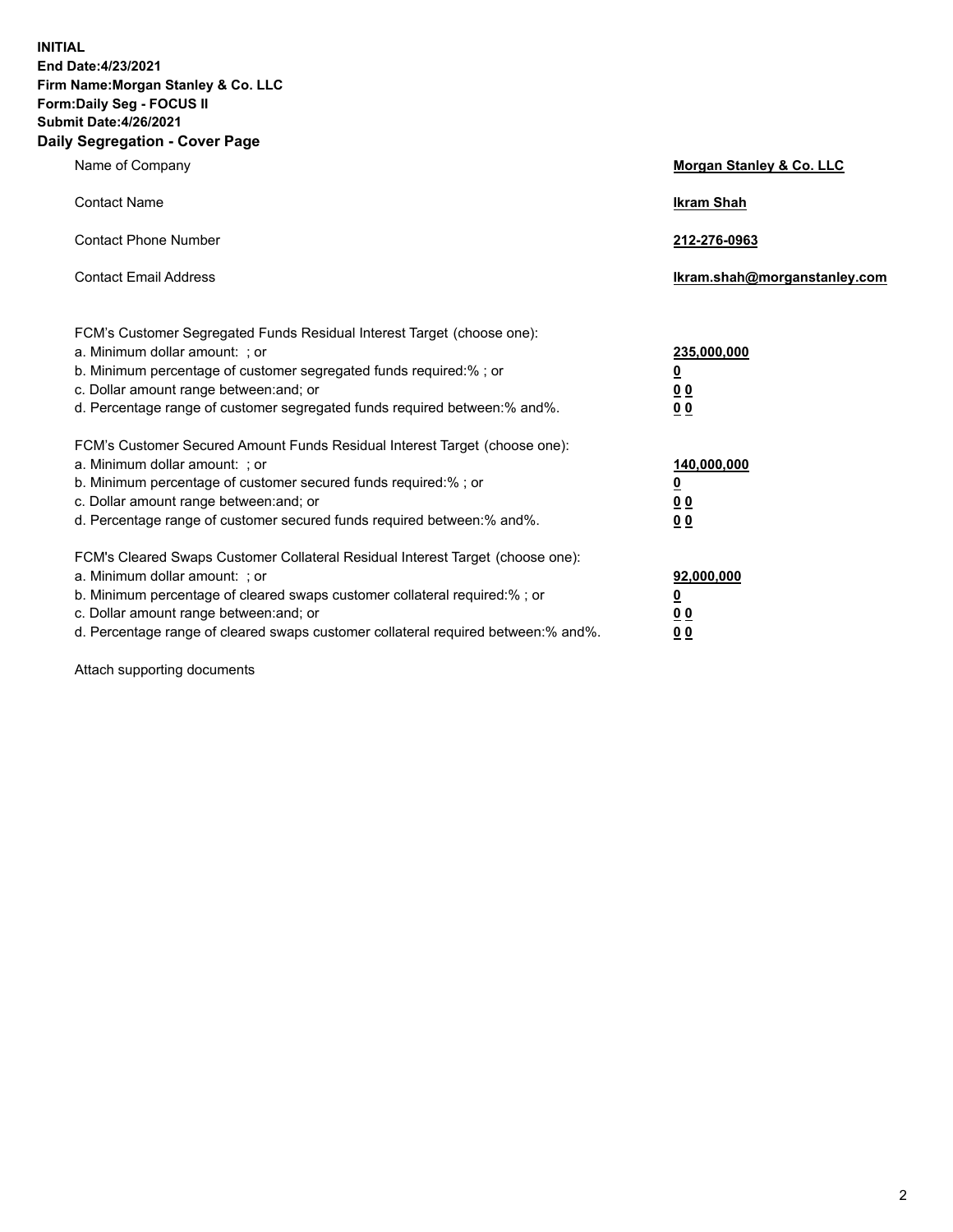## **INITIAL End Date:4/23/2021 Firm Name:Morgan Stanley & Co. LLC Form:Daily Seg - FOCUS II Submit Date:4/26/2021 Daily Segregation - Secured Amounts**

Foreign Futures and Foreign Options Secured Amounts

Amount required to be set aside pursuant to law, rule or regulation of a foreign government or a rule of a self-regulatory organization authorized thereunder

- 1. Net ledger balance Foreign Futures and Foreign Option Trading All Customers A. Cash **4,577,761,301** [7315]
	- B. Securities (at market) **2,233,855,139** [7317]
- 2. Net unrealized profit (loss) in open futures contracts traded on a foreign board of trade **767,675,426** [7325]
- 3. Exchange traded options
	- a. Market value of open option contracts purchased on a foreign board of trade **24,435,950** [7335]
	- b. Market value of open contracts granted (sold) on a foreign board of trade **-20,734,548** [7337]
- 4. Net equity (deficit) (add lines 1. 2. and 3.) **7,582,993,268** [7345]
- 5. Account liquidating to a deficit and account with a debit balances gross amount **32,970,952** [7351] Less: amount offset by customer owned securities **-31,688,714** [7352] **1,282,238**
- 6. Amount required to be set aside as the secured amount Net Liquidating Equity Method (add lines 4 and 5)
- 7. Greater of amount required to be set aside pursuant to foreign jurisdiction (above) or line 6.

## FUNDS DEPOSITED IN SEPARATE REGULATION 30.7 ACCOUNTS

- 1. Cash in banks
	- A. Banks located in the United States **602,633,489** [7500]
	- B. Other banks qualified under Regulation 30.7 **467,392,474** [7520] **1,070,025,963**
- 2. Securities
	- A. In safekeeping with banks located in the United States **597,358,977** [7540]
	- B. In safekeeping with other banks qualified under Regulation 30.7 **23,281,628** [7560] **620,640,605**
- 3. Equities with registered futures commission merchants
	-
	- B. Securities **0** [7590]
	- C. Unrealized gain (loss) on open futures contracts **-2,500,281** [7600]
	- D. Value of long option contracts **0** [7610]
	- E. Value of short option contracts **0** [7615] **18,164,748** [7620]
- 4. Amounts held by clearing organizations of foreign boards of trade
	- A. Cash **0** [7640]
	- B. Securities **0** [7650]
	- C. Amount due to (from) clearing organization daily variation **0** [7660]
	- D. Value of long option contracts **0** [7670]
	- E. Value of short option contracts **0** [7675] **0** [7680]
- 5. Amounts held by members of foreign boards of trade
	-
	-
	- C. Unrealized gain (loss) on open futures contracts **770,175,707** [7720]
	- D. Value of long option contracts **24,435,950** [7730]
	- E. Value of short option contracts **-20,734,548** [7735] **6,091,251,555**
- 6. Amounts with other depositories designated by a foreign board of trade **0** [7760]
- 7. Segregated funds on hand **0** [7765]
- 8. Total funds in separate section 30.7 accounts **7,800,082,871** [7770]
- 9. Excess (deficiency) Set Aside for Secured Amount (subtract line 7 Secured Statement Page 1 from Line 8)
- 10. Management Target Amount for Excess funds in separate section 30.7 accounts **140,000,000** [7780]
- 11. Excess (deficiency) funds in separate 30.7 accounts over (under) Management Target **75,807,365** [7785]

**0** [7305]

[7354] **7,584,275,506** [7355]

**7,584,275,506** [7360]

[7530]

[7570]

A. Cash **20,665,029** [7580]

 A. Cash **3,704,159,911** [7700] B. Securities **1,613,214,535** [7710] [7740] **215,807,365** [7380]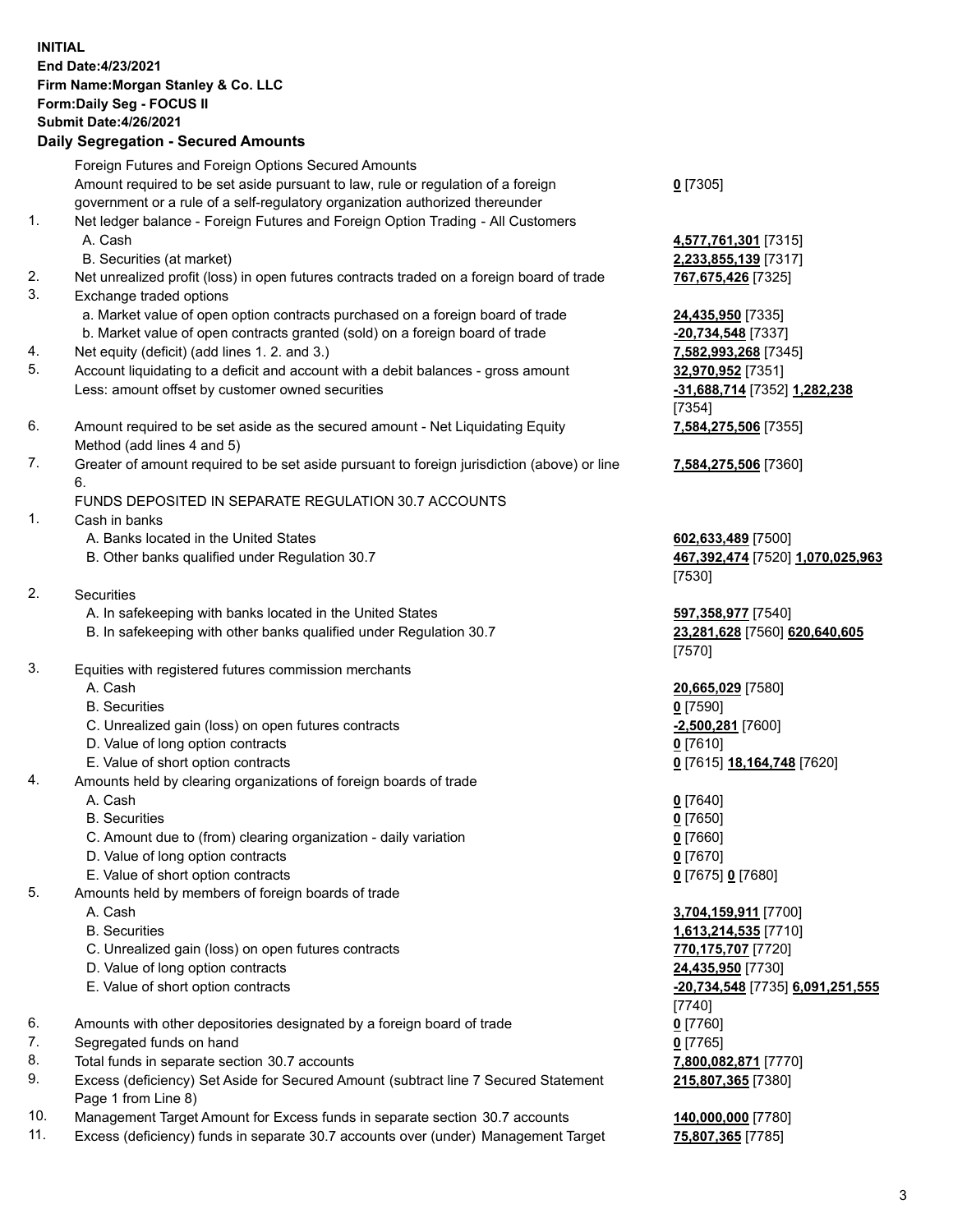**INITIAL End Date:4/23/2021 Firm Name:Morgan Stanley & Co. LLC Form:Daily Seg - FOCUS II Submit Date:4/26/2021 Daily Segregation - Segregation Statement** SEGREGATION REQUIREMENTS(Section 4d(2) of the CEAct) 1. Net ledger balance A. Cash **14,017,470,985** [7010] B. Securities (at market) **7,860,290,692** [7020] 2. Net unrealized profit (loss) in open futures contracts traded on a contract market **3,547,290,253** [7030] 3. Exchange traded options A. Add market value of open option contracts purchased on a contract market **781,581,754** [7032] B. Deduct market value of open option contracts granted (sold) on a contract market **-343,414,245** [7033] 4. Net equity (deficit) (add lines 1, 2 and 3) **25,863,219,439** [7040] 5. Accounts liquidating to a deficit and accounts with debit balances - gross amount **274,109,651** [7045] Less: amount offset by customer securities **-271,516,858** [7047] **2,592,793** [7050] 6. Amount required to be segregated (add lines 4 and 5) **25,865,812,232** [7060] FUNDS IN SEGREGATED ACCOUNTS 7. Deposited in segregated funds bank accounts A. Cash **3,875,390,698** [7070] B. Securities representing investments of customers' funds (at market) **0** [7080] C. Securities held for particular customers or option customers in lieu of cash (at market) **1,930,366,555** [7090] 8. Margins on deposit with derivatives clearing organizations of contract markets A. Cash **13,954,365,959** [7100] B. Securities representing investments of customers' funds (at market) **0** [7110] C. Securities held for particular customers or option customers in lieu of cash (at market) **5,929,924,137** [7120] 9. Net settlement from (to) derivatives clearing organizations of contract markets **117,131,386** [7130] 10. Exchange traded options A. Value of open long option contracts **781,581,754** [7132] B. Value of open short option contracts **and the set of open short option contracts -343,414,245** [7133] 11. Net equities with other FCMs A. Net liquidating equity **9,031,466** [7140] B. Securities representing investments of customers' funds (at market) **0** [7160] C. Securities held for particular customers or option customers in lieu of cash (at market) **0** [7170] 12. Segregated funds on hand **0** [7150] 13. Total amount in segregation (add lines 7 through 12) **26,254,377,710** [7180] 14. Excess (deficiency) funds in segregation (subtract line 6 from line 13) **388,565,478** [7190] 15. Management Target Amount for Excess funds in segregation **235,000,000** [7194]

16. Excess (deficiency) funds in segregation over (under) Management Target Amount Excess

**153,565,478** [7198]